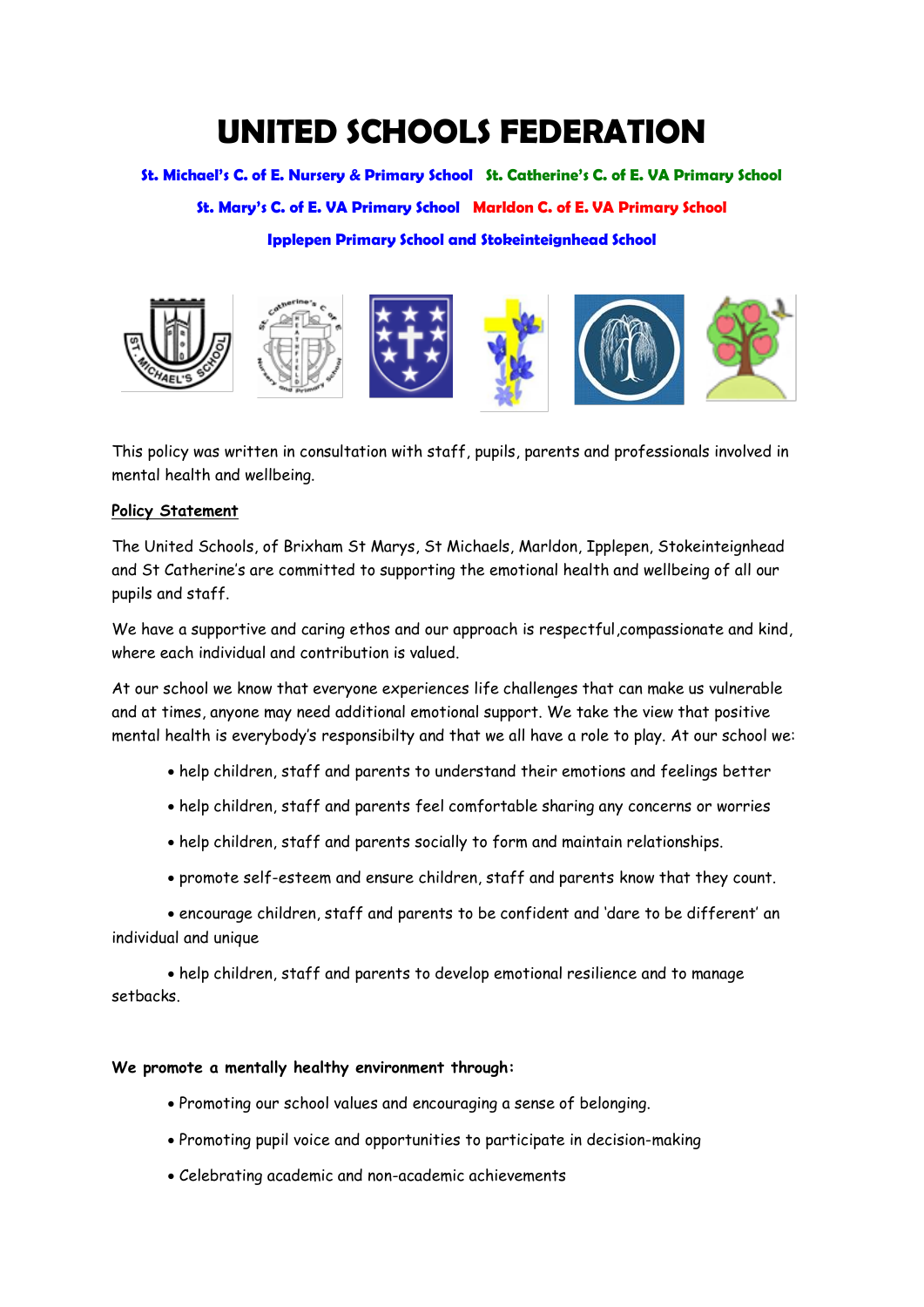• Providing opportunities to develop a sense of worth through taking responsibility for themselves and others

- Providing opportunities to reflect.
- Access to appropriate support that meets their needs
- Providing staff access to Education Support and Counselling.
- Access to appropriate support that meets their needs

#### **We pursue our aims through**:

- Universal, whole school approaches
- Support for pupils going through recent difficulties including bereavement.
- Specialised, targeted approaches aimed at pupils with more complex or long term difficulties including attachment disorder.

#### **Scope**

This policy should be read in conjunction with our Medical policy and our SEND policy in cases where pupils mental health needs overlap with these. This policy should also be read in conjunction with policies for Behaviour and Anti-bullying, and PSHE policies. It should also sit alongside child protection procedures.

## **Lead Members of Staff**

Whilst all staff have a responsibility to promote the mental health of students, staff with a specific, relevant remit include:

- Karen West Federation Safeguarding Lead
- Head of School Designated Safeguarding Lead [DSL]
- Each school have Deputy Safeguarding lead
- Karen Bristowe SENDCo
- Katie Church / Lisa Ether Deputy SENDCo
- Katie Church / Eline Walker Timid2Tiger trained
- Jo Galloway / Julie Sandover school councillor
- ?? Governor with specific responsibility for Mental Health
- In each school named Mental Health Champion
- Designated Buddy system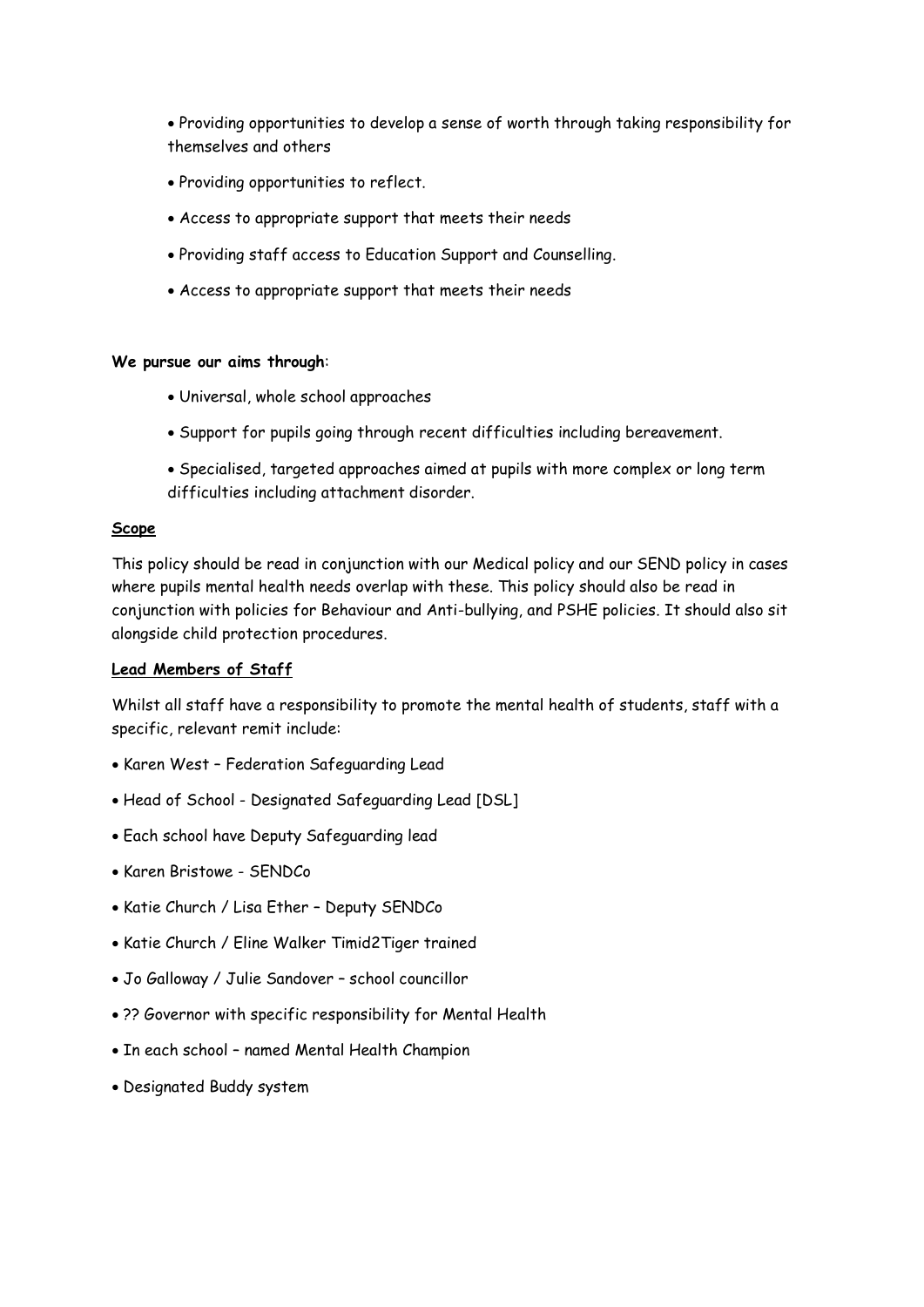# **Teaching about Mental Health**

The skills, knowledge and understanding needed by our students to keep themselves mentally healthy and safe are included as part of our developmental PSHE curriculum. The specific content of lessons will be determined by the specific needs of the cohort we're teaching but we will also use the PSHE Association Guidance to ensure that we teach mental health and emotional wellbeing issues in a safe and sensitive manner.

# **Targeted support**

The school will offer support through targeted approaches for individual pupils or groups of pupils which may include:

- o Circle time approaches or 'circle of friends' activities.
- o Targeted use of SEAL resources.
- o Use of Mind up resources
- o Managing feelings resources
- o Managing emotions resources
- o Primary Group Work/Mental health and wellbeing groups
- o Therapeutic activities including art, lego and relaxation and mindfulness techniques.

The school will make use of resources to assess and track wellbeing as appropriate including:

- o The Boxall Profile
- o Pupil voice at Evaluation days

# **Signposting**

We will ensure that staff, pupils and parents are aware of what support is available within our school and how to access further support and professionals.

# **Identifying needs and Warning Signs**

All staff will complete termly wellbeing trackers on their pupils aimed at identifying a range of possible difficulties including:

- Attendance
- Punctuality
- Relationships
- Approach to learning
- Physical indicators
- Negative behaviour patterns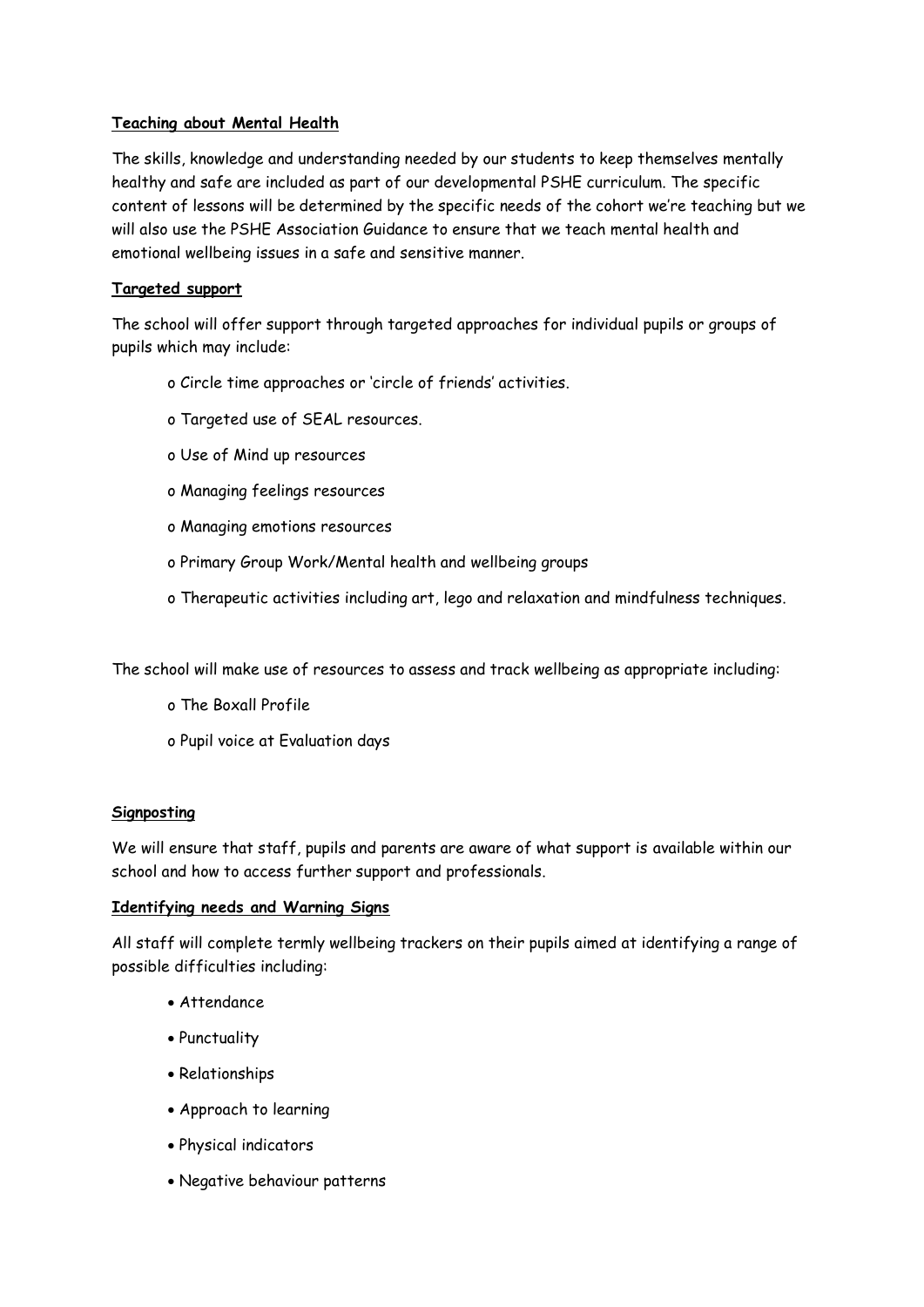- Family circumstances
- Recent bereavement
- Health indicators

School staff may also become aware of warning signs which indicate a student is experiencing mental health or emotional wellbeing issues. These warning signs should always be taken seriously and staff observing any of these warning signs should communicate their concerns with the designated child protection and safeguarding officer or the emotional wellbeing lead as appropriate.

Possible warning signs include:

- Changes in eating / sleeping habits
- Becoming socially withdrawn
- Changes in activity and mood
- Talking or joking about self-harm or suicide
- Expressing feelings of failure, uselessness or loss of hope
- Repeated physical pain or nausea with no evident cause
- An increase in lateness or absenteeism

#### **Working with Parents in order to support parents we will:**

• Highlight sources of information and support about mental health and emotional wellbeing on our school website

• Share and allow parents to access sources of further support e.g. through parent forums.

• Ensure that all parents are aware of who to talk to, and how to go about this, if they have concerns about their child.

- Make our emotional wellbeing and mental health policy easily accessible to parents
- Share ideas about how parents can support positive mental health in their children.

• Keep parents informed about the mental health topics their children are learning about in PSHE and share ideas for extending and exploring this learning at home.

#### **Working with other agencies and partners**

As part of our targeted provision the school will work with other agencies to support children's emotional health and wellbeing including:

- o The school nurse
- o Educational psychology services